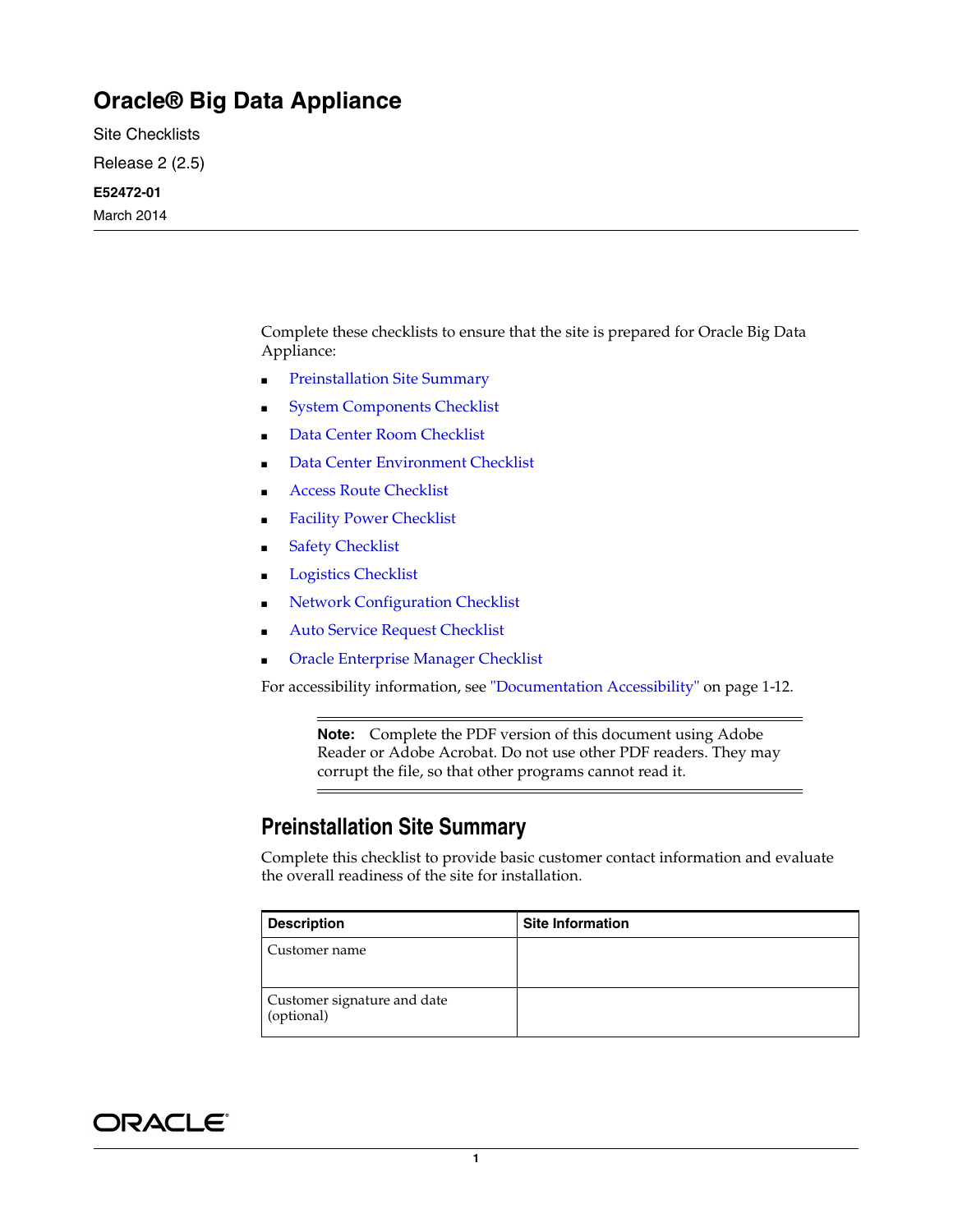| <b>Description</b>                                                                                                     | <b>Site Information</b> |
|------------------------------------------------------------------------------------------------------------------------|-------------------------|
| Customer address                                                                                                       |                         |
| Customer contact                                                                                                       |                         |
| Name:<br>Title:<br>Email:<br>Telephone:                                                                                |                         |
| Oracle installation service request<br>number (if known)                                                               |                         |
| Installation type: How many racks? Is<br>this a new installation or is it an<br>extension to an existing installation? |                         |
| Is the site prepared for installation?                                                                                 |                         |
| A: Pass. All complete and ready for<br>installation                                                                    | Select one              |
| B: Conditional pass. Not ready, but all<br>open issues are scheduled to be fixed                                       |                         |
| F: Fail. Not ready, and some open<br>issues are not scheduled to be fixed                                              |                         |
| Open issues: What did not pass? When<br>will the issue be resolved?                                                    |                         |
| Comments:                                                                                                              |                         |

# <span id="page-1-0"></span>**System Components Checklist**

Complete the following checklist to ensure that the system component concerns have been addressed.

| <b>System Components Review</b><br><b>Items</b>                                                                                                                                                                                                     | Yes | No | NA <sup>1</sup> | Comment |
|-----------------------------------------------------------------------------------------------------------------------------------------------------------------------------------------------------------------------------------------------------|-----|----|-----------------|---------|
| Is the rack installation an<br>extension to an existing system,<br>rather than a new installation? If<br>it is an extension to an existing<br>system, then see the Oracle Big<br>Data Appliance Owner's Guide for<br>multirack cabling information. |     |    |                 |         |
| How many Oracle Big Data<br>Appliance racks will be installed?                                                                                                                                                                                      |     |    |                 |         |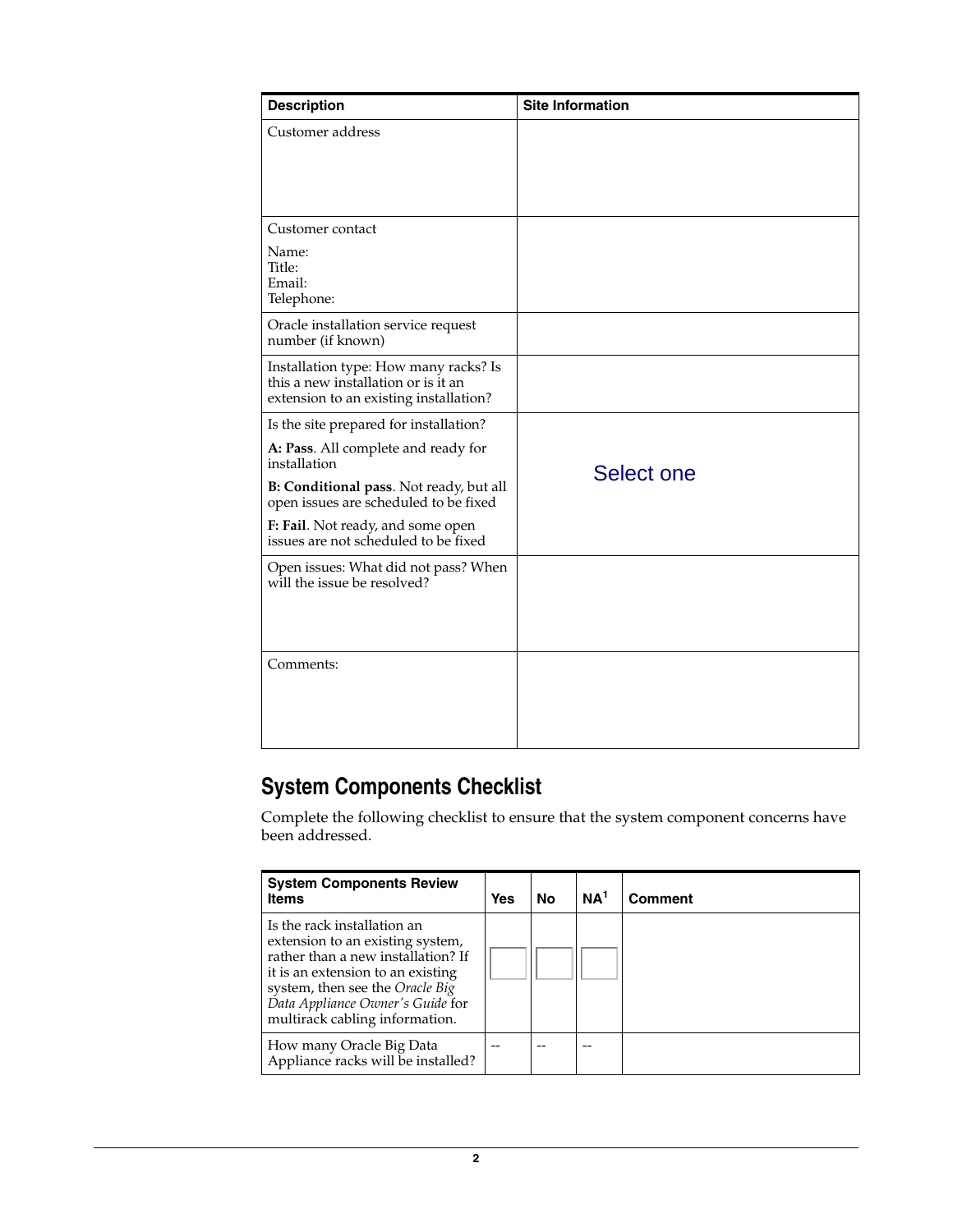| <b>System Components Review</b><br><b>Items</b>                                                                                                                                       | Yes | No | NA <sup>1</sup> | <b>Comment</b> |
|---------------------------------------------------------------------------------------------------------------------------------------------------------------------------------------|-----|----|-----------------|----------------|
| Have you ordered the multirack<br>cabling service?                                                                                                                                    |     |    |                 |                |
| If more than three racks will be<br>installed, then were additional,<br>longer cables ordered?                                                                                        |     |    |                 |                |
| Are all Oracle Big Data Appliance<br>racks adjacent to each other?                                                                                                                    |     |    |                 |                |
| If the connecting racks are not<br>within the specified proximity,<br>then have you done the following<br>tasks:                                                                      |     |    |                 |                |
| Purchased longer InfiniBand<br>п<br>cables from an approved<br>third-party provider?                                                                                                  |     |    |                 |                |
| Asked Oracle Support<br>٠<br>Services to provide and<br>schedule the custom<br>multirack cabling service<br>with the installation?                                                    |     |    |                 |                |
| If you are connecting Oracle Big<br>Data Appliance to Oracle Exadata<br>Database Machine Half Rack,<br>then does the Exadata Machine<br>have a spine switch?                          |     |    |                 |                |
| If you are connecting to an Oracle<br>Exadata Database Machine with<br>no spine switch (except for the<br>eighth rack), then have you<br>ordered the Exadata Expansion<br>Switch Kit? |     |    |                 |                |
| If your data center does not have<br>a 10 GbE infrastructure, then<br>have you ordered an external<br>switch that supports both 10 GbE<br>(or $40$ GbE) and $1$ GbE?                  |     |    |                 |                |
| Have you purchased the cables<br>and transceivers to connect the<br>InfiniBand Gateway switches to<br>your 10 GbE network<br>infrastructure?                                          |     |    |                 |                |
| If the Ethernet switch will be<br>replaced, then have you arranged<br>for the replacement switch<br>installation?                                                                     |     |    |                 |                |
| Will additional equipment be<br>attached to the rack? If yes, then<br>describe the additions.                                                                                         |     |    |                 |                |

<sup>1</sup> Not applicable to your installation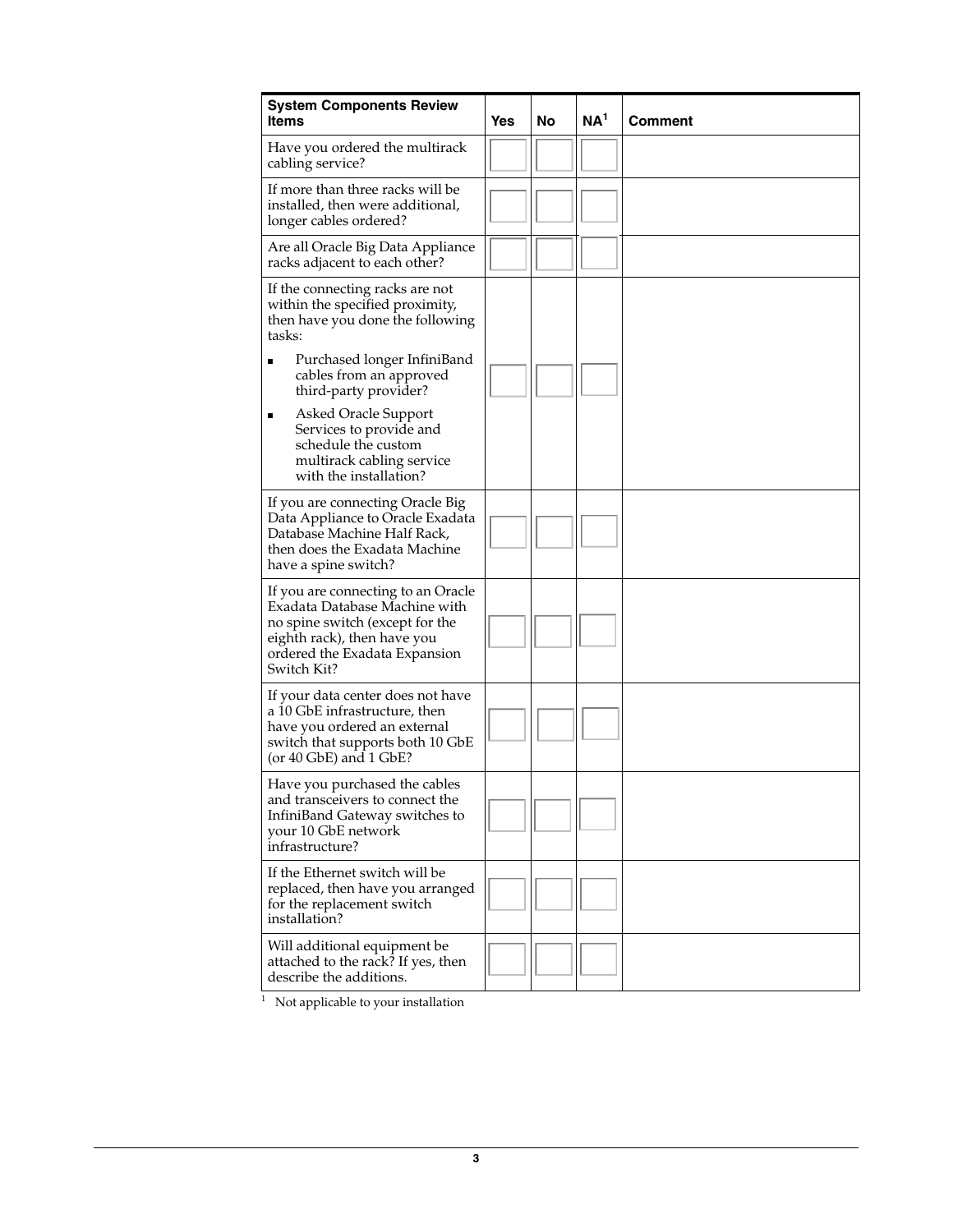# <span id="page-3-0"></span>**Data Center Room Checklist**

Complete the following checklist to ensure that the data center room requirements are met.

For information about space and flooring requirements, see the *Oracle Big Data Appliance Owner's Guide*.

| <b>Data Center Room</b>                                                                                                      | <b>Yes</b> | <b>No</b> | <b>NA</b> | <b>Comment</b> |
|------------------------------------------------------------------------------------------------------------------------------|------------|-----------|-----------|----------------|
| Has the Oracle Big Data<br>Appliance rack location been<br>allocated?                                                        |            |           |           |                |
| Is the allocated location vacant<br>and ready for the new<br>equipment?                                                      |            |           |           |                |
| Does the floor layout meet the<br>equipment maintenance access<br>requirements?                                              |            |           |           |                |
| Is adequate space available for<br>maintenance?                                                                              |            |           |           |                |
| Have you chosen a cabinet<br>stabilization method?                                                                           |            |           |           |                |
| Does the data center have a raised<br>floor?                                                                                 |            |           |           |                |
| Does the raised floor satisfy the<br>weight load requirement for the<br>new hardware?                                        |            |           |           |                |
| Do the raised floor tiles provide<br>sufficient cutout space for the<br>power cord plugs to pass through<br>to the subfloor? |            |           |           |                |
| Can floor tiles be removed<br>without permission to<br>accommodate service?                                                  |            |           |           |                |
| Will the new hardware location<br>require any nonstandard cable<br>lengths?                                                  |            |           |           |                |
| Is the floor-to-ceiling height a<br>minimum of 3.2 meters (10.5)<br>feet)?                                                   |            |           |           |                |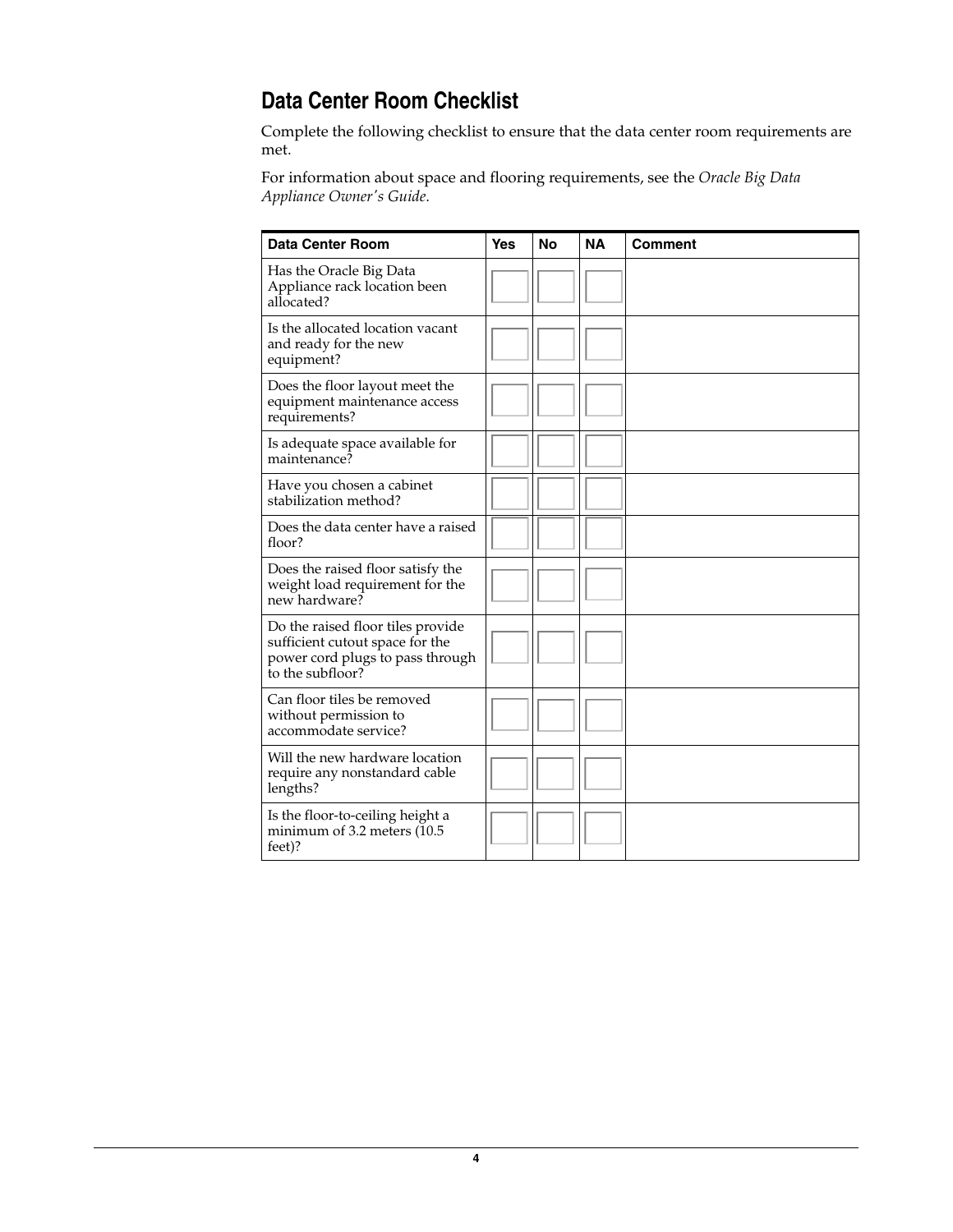## <span id="page-4-0"></span>**Data Center Environment Checklist**

Complete the following checklist to ensure that the data center environment requirements are met.

For information about temperature and humidity requirements, see the *Oracle Big Data Appliance Owner's Guide*.

| <b>Data Center Environment</b><br><b>Review Items</b>                                                                        | Yes | No | <b>NA</b> | <b>Comment</b> |
|------------------------------------------------------------------------------------------------------------------------------|-----|----|-----------|----------------|
| Does the computer room air<br>conditioning system meet<br>temperature and humidity<br>requirements?                          |     |    |           |                |
| Does the installation floor layout<br>satisfy the ventilation<br>requirements?                                               |     |    |           |                |
| Will the equipment be positioned<br>so that the exhaust air of one rack<br>does not enter the air intake of<br>another rack? |     |    |           |                |
| Is each perforated floor tile rated<br>for air flow at 400 cubic feet per<br>minute or greater?                              |     |    |           |                |
| Do the data center air<br>conditioners provide sufficient<br>front-to-back airflow?                                          |     |    |           |                |
| Is airflow adequate to prevent hot<br>spots?                                                                                 |     |    |           |                |
| Can the data center continuously<br>satisfy environmental<br>requirements?                                                   |     |    |           |                |
| Can more perforated floor tiles be<br>obtained if required?                                                                  |     |    |           |                |

#### <span id="page-4-1"></span>**Access Route Checklist**

Complete the following checklist to ensure that the access route requirements are met.

For information about access route requirements, see the *Oracle Big Data Appliance Owner's Guide*.

| <b>Access Route Review Items</b>                                                                                                                           | Yes | No | <b>NA</b> | <b>Comment</b> |
|------------------------------------------------------------------------------------------------------------------------------------------------------------|-----|----|-----------|----------------|
| Has the access route been<br>checked for clearances of the<br>packaged equipment?                                                                          |     |    |           |                |
| Do all the doors and entryways<br>conform to the width and height<br>requirements for transportation,<br>including the width of the<br>packaged equipment? |     |    |           |                |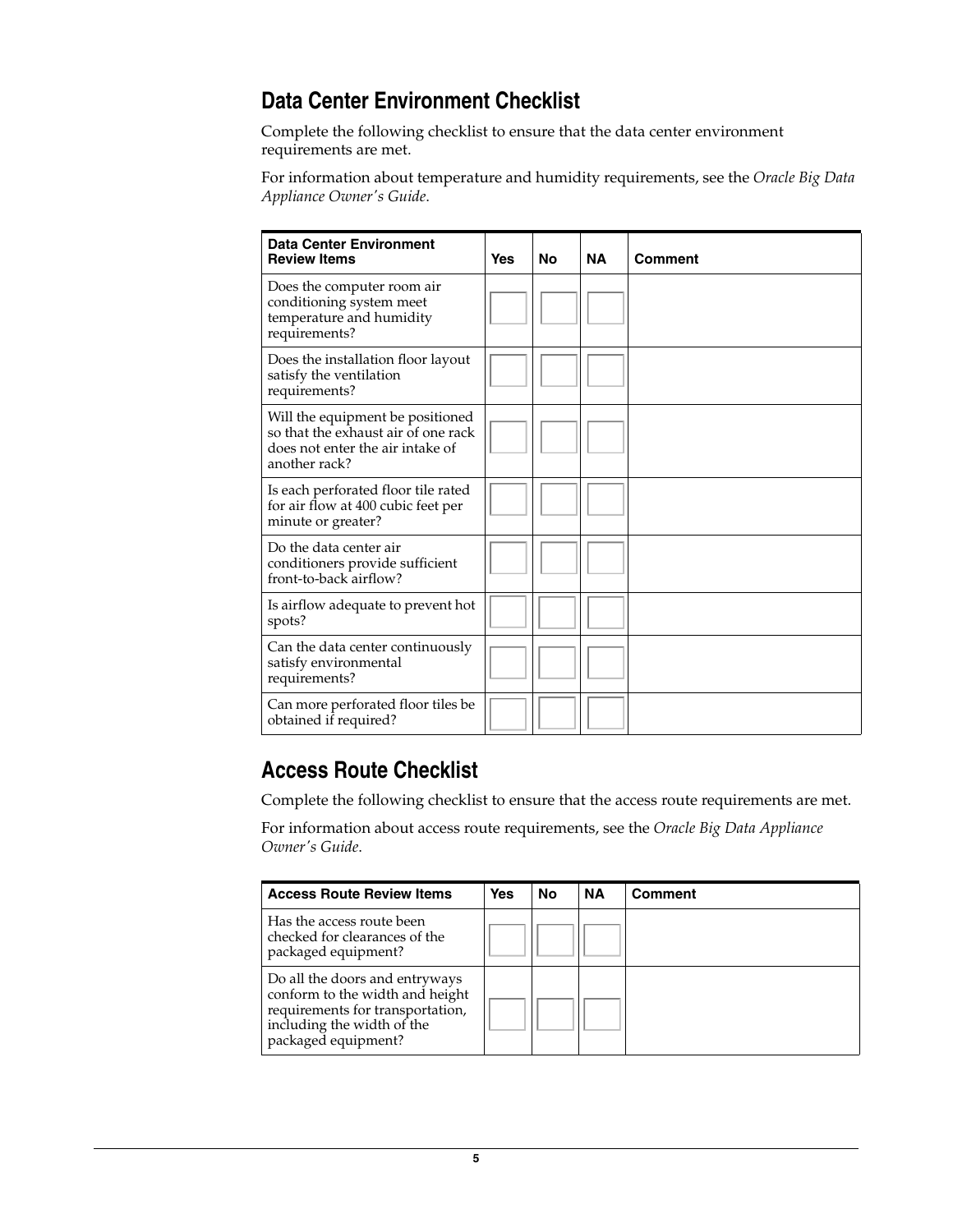| <b>Access Route Review Items</b>                                                                                                    | Yes | No | <b>NA</b> | Comment   |
|-------------------------------------------------------------------------------------------------------------------------------------|-----|----|-----------|-----------|
| Do all the doors meet the height<br>requirement of 218.4 cm (86<br>inches) for packaged delivery?                                   |     |    |           |           |
| Does the access route provide<br>sufficient space for transport of<br>the packaged equipment?                                       |     |    |           |           |
| Are you concerned about any<br>ramps or thresholds? If yes, then<br>provide details.                                                |     |    |           |           |
| Are any stairs or ramps in the<br>moving path for the new rack?                                                                     |     |    |           |           |
| Have you confirmed that all<br>route incline angles are within<br>the permitted range?                                              |     |    |           |           |
| Have you confirmed that the<br>access route is free of any<br>obstacles that would expose the<br>rack to shock?                     |     |    |           |           |
| Are all the surfaces acceptable for<br>rolling the new unpacked and<br>packed equipment?                                            |     |    |           |           |
| If a pallet jack will be used, then<br>have you confirmed that it<br>supports the weight of the rack?                               |     |    |           |           |
| If there are stairs, then is a<br>loading elevator accessible for the<br>equipment?                                                 |     |    |           |           |
| If an elevator will be used:                                                                                                        |     |    |           | Width:    |
| Is the elevator car wide<br>$\blacksquare$<br>enough for the device to be<br>carried into it?                                       |     |    |           | Height:   |
| Is the elevator car tall<br>■<br>enough for the device to be<br>carried into it?                                                    |     |    |           | Capacity: |
| Can the elevator handle the<br>1134 kg (2500 lb) shipping<br>weight?                                                                |     |    |           |           |
| Does the elevator door meet<br>the height requirement of<br>$218.4$ cm $(86$ inches) for<br>packaged rack delivery?                 |     |    |           |           |
| Does the path from the receiving<br>location to the designated data<br>center area support the weight of<br>the unpacked equipment? |     |    |           |           |
| Is the path onto the raised floor<br>rated for dynamic loading of the<br>server?                                                    |     |    |           |           |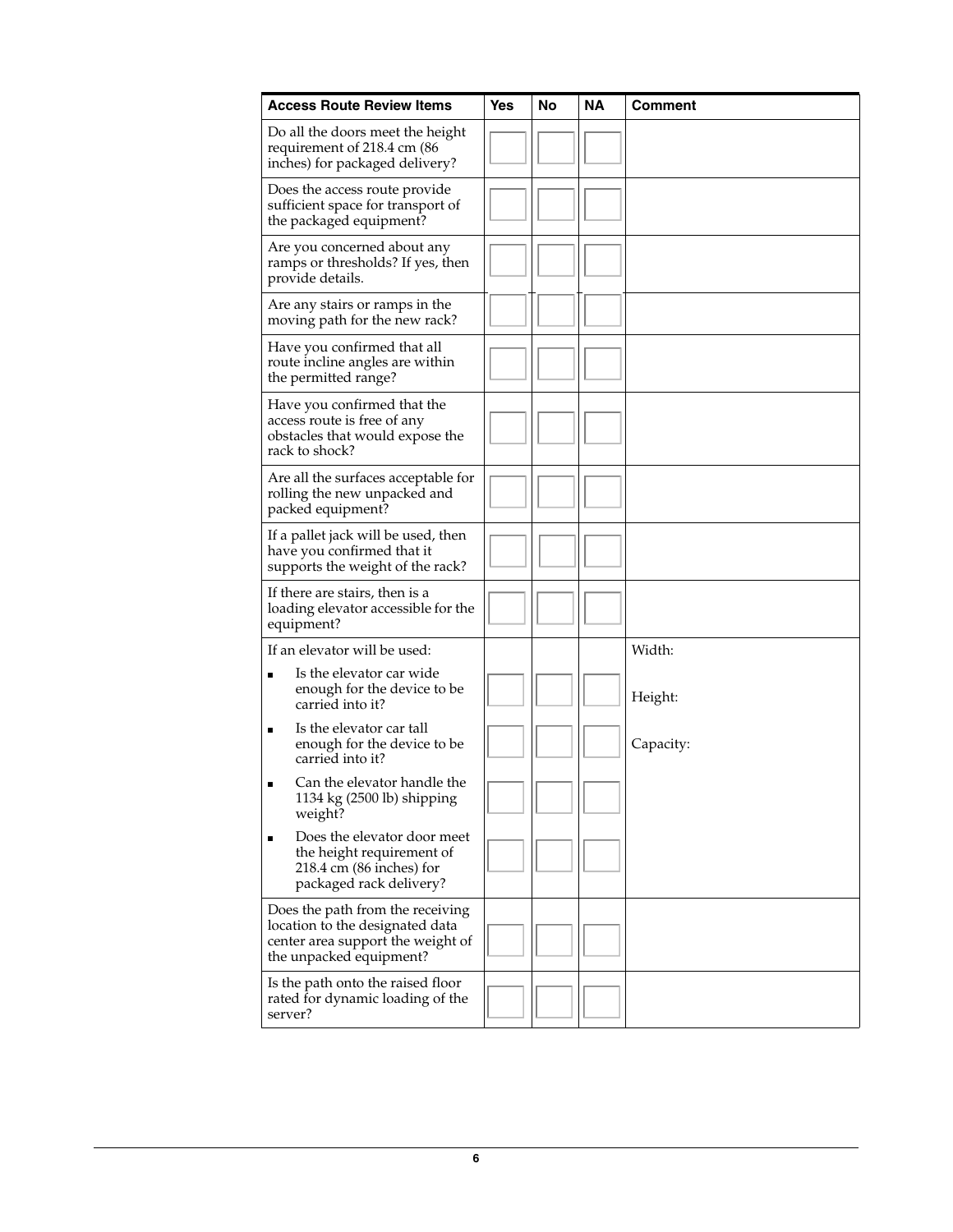# <span id="page-6-0"></span>**Facility Power Checklist**

Complete the following checklist to ensure that the facility power requirements are met.

For information about power requirements, see the *Oracle Big Data Appliance Owner's Guide*.

| <b>Facility Power Review Items</b>                                                                                                          | Yes                      | No | NA | Comment    |
|---------------------------------------------------------------------------------------------------------------------------------------------|--------------------------|----|----|------------|
| Which type of PDU connectors<br>did you order?                                                                                              |                          |    |    |            |
| A: Low-voltage single-phase                                                                                                                 |                          |    |    | Select one |
| <b>B</b> : Low-voltage three-phase                                                                                                          |                          |    |    |            |
| C: High-voltage single-phase                                                                                                                |                          |    |    |            |
| D: High-voltage three-phase                                                                                                                 |                          |    |    |            |
| Are power outlets available for<br>the new equipment at the<br>designated location?                                                         |                          |    |    |            |
| Are enough power outlets<br>provided within 2 meters for<br>each rack?                                                                      |                          |    |    |            |
| Do the power outlets have<br>appropriate socket receptacles for<br>the PDU option ordered?                                                  |                          |    |    |            |
| Will optional ground cables be<br>attached to the rack?                                                                                     |                          |    |    |            |
| Are the circuit breakers for the<br>equipment suitable in terms of<br>voltage and current-carrying<br>capacities?                           |                          |    |    |            |
| Does the power frequency meet<br>the equipment specifications?                                                                              |                          |    |    |            |
| What are the power requirements<br>of the system, such as operating<br>voltage and electric current level<br>of the device and peripherals? | $\overline{\phantom{a}}$ |    |    |            |
| Do you have the minimum<br>required power sources to<br>support the power load for the<br>new hardware?                                     |                          |    |    |            |
| Will system power be delivered<br>from two separate grids?                                                                                  |                          |    |    |            |
| Is there an uninterruptible power<br>supply (UPS) to power the<br>equipment?                                                                |                          |    |    |            |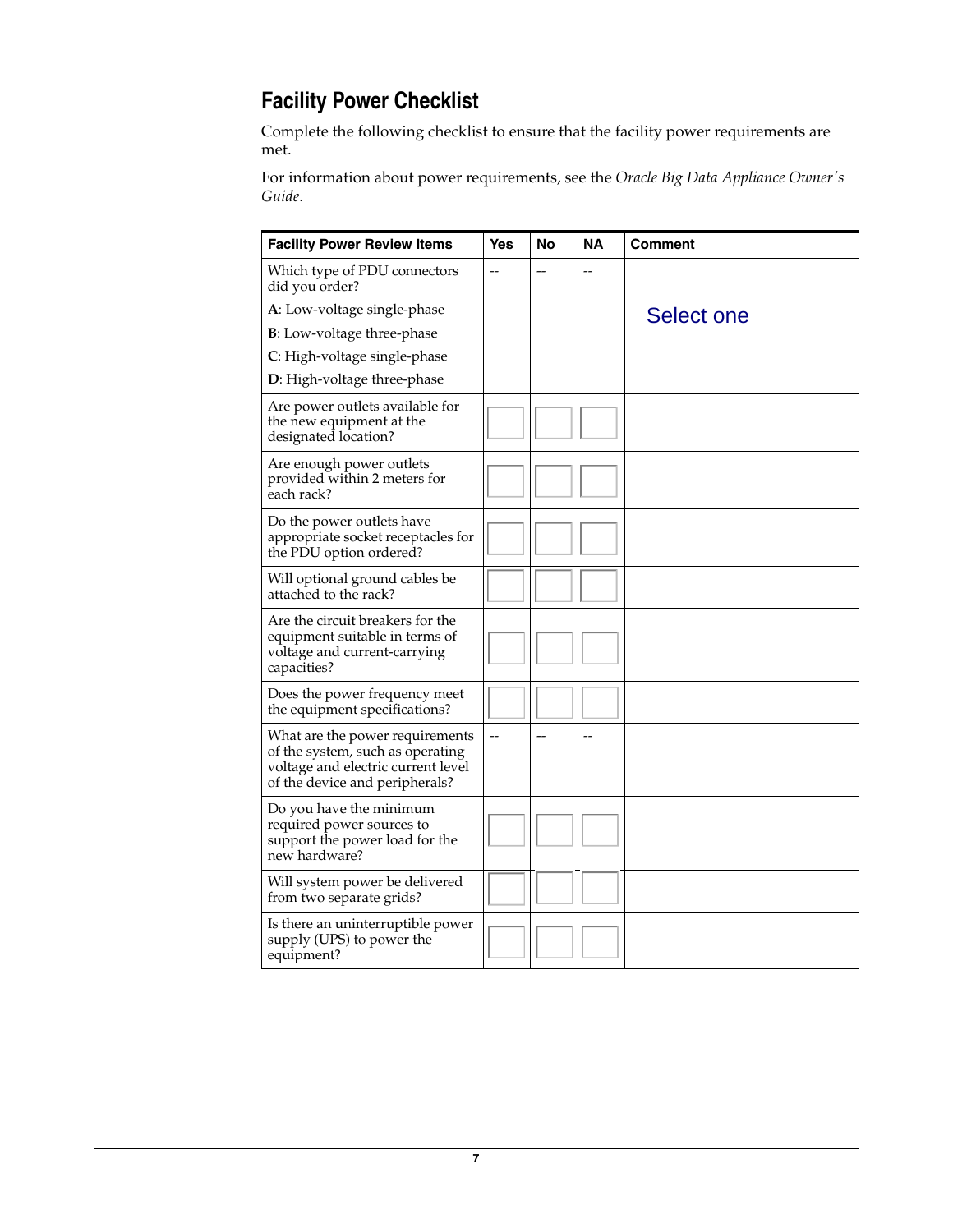## <span id="page-7-0"></span>**Safety Checklist**

Complete the following checklist to ensure that the safety requirements are met.

For information about safety guidelines and about powering on and off, see the *Oracle Big Data Appliance Owner's Guide*.

| <b>Safety Review Items</b>                                        | <b>Yes</b> | <b>No</b> | <b>NA</b> | <b>Comment</b> |
|-------------------------------------------------------------------|------------|-----------|-----------|----------------|
| Is there an emergency power<br>shutoff?                           |            |           |           |                |
| Is there a fire protection system in<br>the data center room?     |            |           |           |                |
| Is the computer room adequately<br>equipped to extinguish a fire? |            |           |           |                |
| Is antistatic flooring installed?                                 |            |           |           |                |

## <span id="page-7-1"></span>**Logistics Checklist**

Complete the following checklist to ensure that the logistics requirements are met.

For information about unpacking and space requirements, see the *Oracle Big Data Appliance Owner's Guide*.

| <b>Logistics Review Items</b>                                                                                                                                                                                  | <b>Yes</b> | No | <b>NA</b> | <b>Comment</b>                      |
|----------------------------------------------------------------------------------------------------------------------------------------------------------------------------------------------------------------|------------|----|-----------|-------------------------------------|
| Do you have contact information<br>for the data center personnel?                                                                                                                                              |            |    |           |                                     |
| Is there security or access control<br>for the data center?                                                                                                                                                    |            |    |           |                                     |
| Are security background checks<br>or security clearances required for<br>vendor personnel to access the<br>data center? If yes, and you have a<br>recommended agency, then<br>provide the contact information. |            |    |           | Security agency name:<br>Telephone: |
| How many days in advance must<br>background checks be completed?                                                                                                                                               |            |    |           |                                     |
| Are there any additional security<br>access issues?                                                                                                                                                            |            |    |           |                                     |
| Will sufficient moving personnel<br>be available to install the<br>hardware?                                                                                                                                   |            |    |           |                                     |
| Is union labor required for any<br>part of the delivery or<br>installation? If yes, then identify<br>which part.                                                                                               |            |    |           |                                     |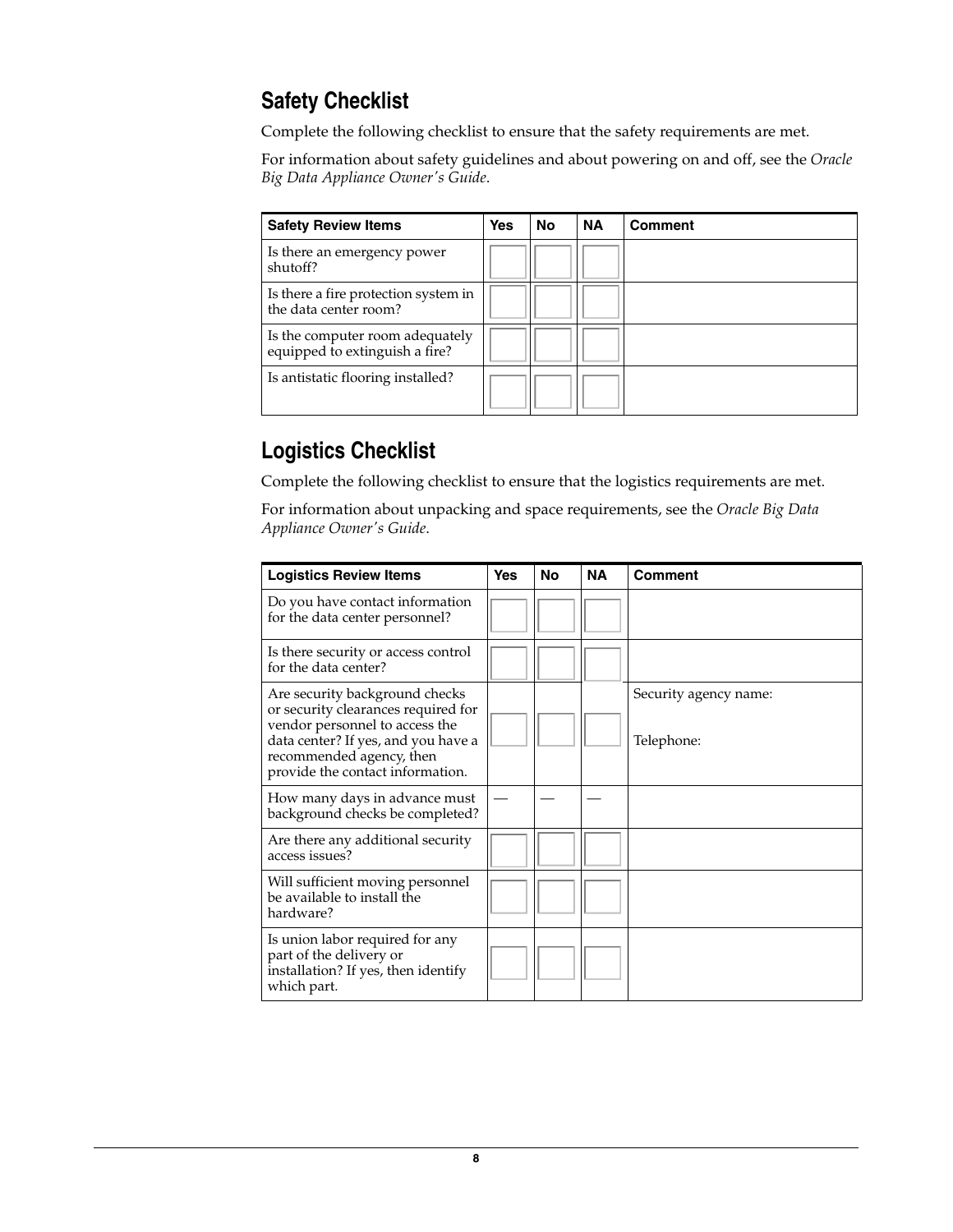| <b>Logistics Review Items</b>                                                                                                                            | Yes | <b>No</b> | <b>NA</b> | <b>Comment</b> |
|----------------------------------------------------------------------------------------------------------------------------------------------------------|-----|-----------|-----------|----------------|
| Are there any restrictions on<br>delivery truck length, width, or<br>height? If yes, then list the                                                       |     |           |           | Length:        |
| maximum dimensions.                                                                                                                                      |     |           |           | Width:         |
|                                                                                                                                                          |     |           |           | Depth:         |
| Does the delivery carrier require<br>any special equipment, such as<br>non-floor-damaging rollers,<br>transport dollies, pallet jacks, or<br>fork lifts? |     |           |           |                |
| Will any of the following be<br>required to place equipment in the<br>computer room?                                                                     |     |           |           |                |
| Stair walkers                                                                                                                                            |     |           |           |                |
| Lifters<br>п                                                                                                                                             |     |           |           |                |
| Ramps<br>п                                                                                                                                               |     |           |           |                |
| Steel plates<br>п                                                                                                                                        |     |           |           |                |
| Floor covers                                                                                                                                             |     |           |           |                |
| Does the building have a delivery<br>dock?                                                                                                               |     |           |           |                |
| Are there time constraints on dock<br>access? If yes, then provide a<br>schedule.                                                                        |     |           |           |                |
| Is a tail lift required on the<br>delivery carrier to unload the<br>equipment at the delivery dock?                                                      |     |           |           |                |
| Is there a delivery, unpacking, and<br>staging area?                                                                                                     |     |           |           |                |
| Is the unpacking and staging area<br>protected from the elements?                                                                                        |     |           |           |                |
| Is the delivery area inside?                                                                                                                             |     |           |           |                |
| If the delivery is not inside, then is<br>the site prepared for uncrating?                                                                               |     |           |           |                |
| Does the building have adequate<br>receiving space?                                                                                                      |     |           |           |                |
| Is the unpacking area<br>air-conditioned to avoid thermal<br>shock for various hardware<br>components?                                                   |     |           |           |                |
| Are you prepared for uncrating<br>and trash removal?                                                                                                     |     |           |           |                |
| Is computer room access available<br>for installation personnel?                                                                                         |     |           |           |                |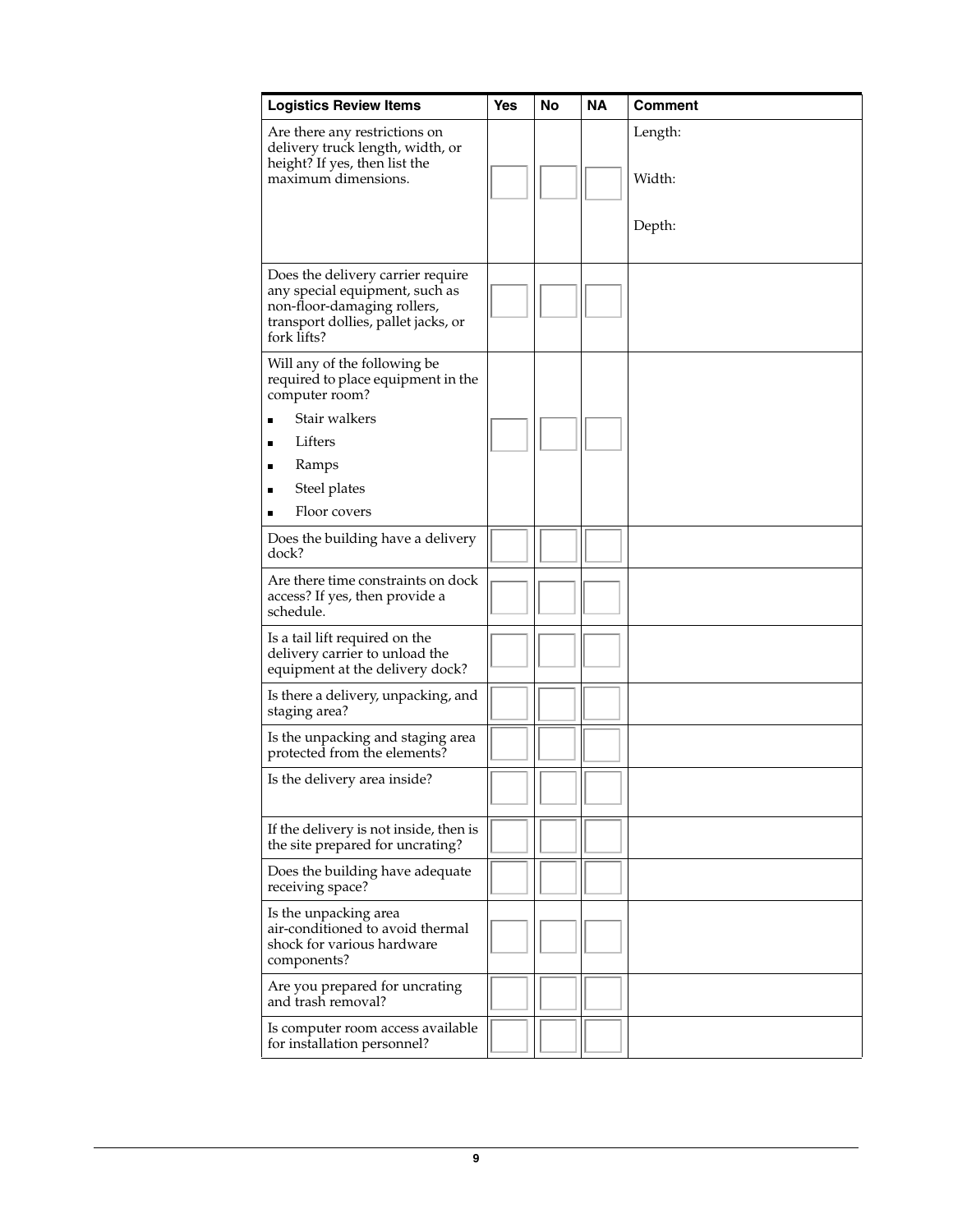| <b>Logistics Review Items</b>                                                                                                            | <b>Yes</b> | <b>No</b> | <b>NA</b> | <b>Comment</b>      |
|------------------------------------------------------------------------------------------------------------------------------------------|------------|-----------|-----------|---------------------|
| Are laptops, cell phones, and<br>cameras allowed in the data<br>center? If not, then list the<br>restricted devices.                     |            |           |           | Restricted devices: |
| Are cardboard boxes and other<br>packing material allowed in the<br>computer room?                                                       |            |           |           |                     |
| If packing material is not allowed<br>in the computer room, then do<br>ground-level deliveries require a<br>truck with a side rail lift? |            |           |           |                     |

## <span id="page-9-0"></span>**Network Configuration Checklist**

Complete the following checklist to ensure that the network configuration requirements are met.

For information about network requirements, see the *Oracle Big Data Appliance Owner's Guide*.

**Note:** A problem with the customer network configuration may cause extended delays. To detect potential issues and resolve them quickly, ensure that the network administrator is available on-site during the installation of Oracle Big Data Appliance (1 to 2 days).

| <b>Network Configuration Review</b><br><b>Items</b>                                                                                                                                                                                           | <b>Yes</b> | <b>No</b> | <b>NA</b> | Comment |
|-----------------------------------------------------------------------------------------------------------------------------------------------------------------------------------------------------------------------------------------------|------------|-----------|-----------|---------|
| Were any errors reported while<br>running the<br>preinstall-checkip.sh script to<br>verify the network configuration?<br>If so, describe the issue. See the<br>Oracle Big Data Appliance Owner's<br>Guide.                                    |            |           |           |         |
| Did you run the required<br>network cables from your<br>network equipment to the<br>location where Oracle Big Data<br>Appliance will be installed?                                                                                            |            |           |           |         |
| Did you label the network cables<br>that will connect to Oracle Big<br>Data Appliance?                                                                                                                                                        |            |           |           |         |
| How may 10 GbE connections<br>will be configured for each<br>gateway switch? You can have 1<br>to 8 connections for each switch<br>for a total of 2 to 16 connections<br>for an appliance. The minimum is<br>two connections: one per switch. |            |           |           |         |
| Will the Cisco Ethernet switch<br>have IP routing disabled?                                                                                                                                                                                   |            |           |           |         |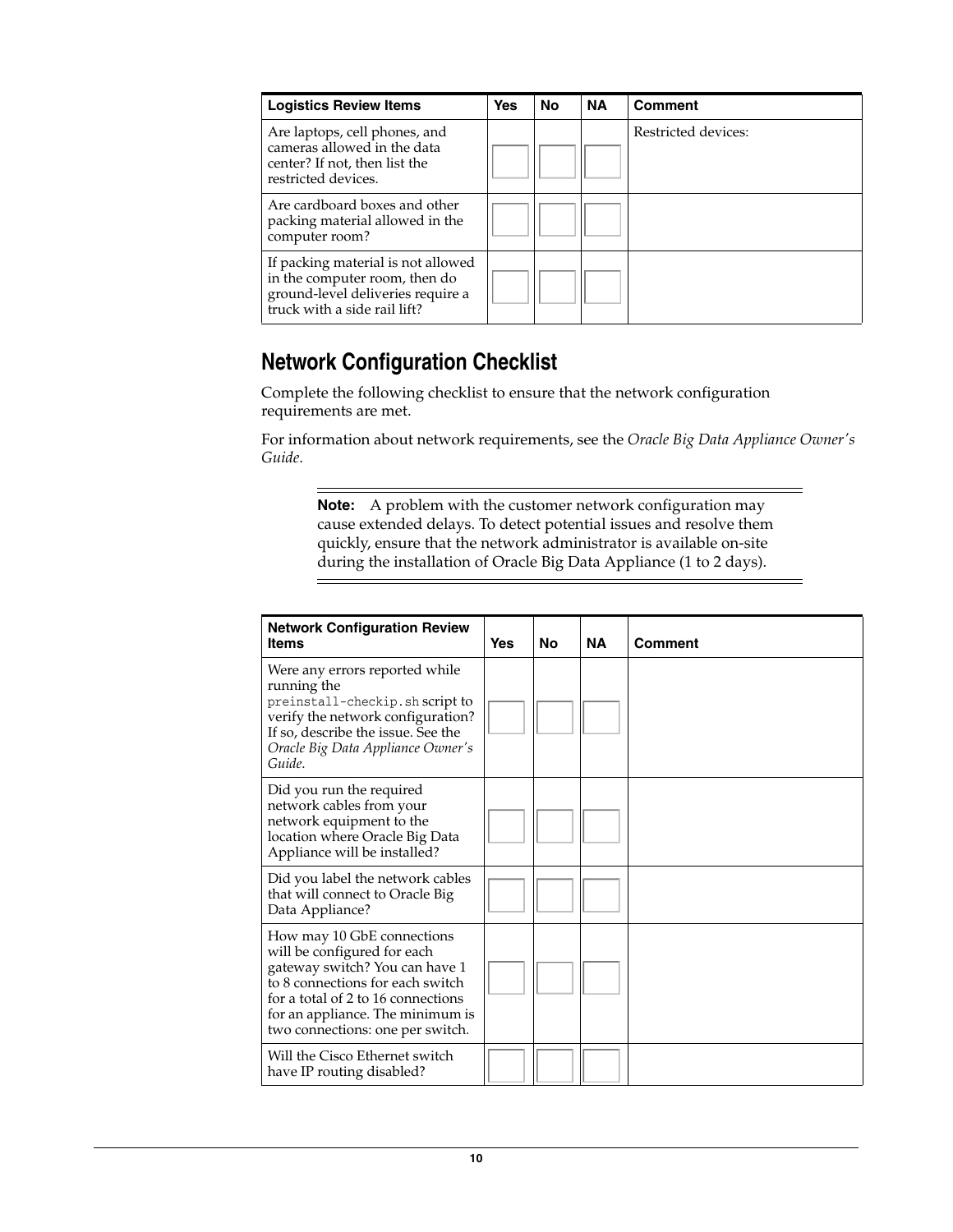## <span id="page-10-0"></span>**Auto Service Request Checklist**

Complete the following checklist if you are planning to use Auto Service Request with Oracle Big Data Appliance.

For information about Auto Service Request, see the *Oracle Big Data Appliance Owner's Guide*.

| <b>Auto Service Request Checks</b>                                                                                                                                                                                                | <b>Yes</b> | No | <b>NA</b> | <b>Comment</b> |
|-----------------------------------------------------------------------------------------------------------------------------------------------------------------------------------------------------------------------------------|------------|----|-----------|----------------|
| Do you have a My Oracle<br>Support account?                                                                                                                                                                                       |            |    |           |                |
| Do you have your Oracle<br>Customer Support Identifier<br>(CSI)?                                                                                                                                                                  |            |    |           |                |
| Do you have the host name and<br>IP address of the server that will<br>host ASR Manager?                                                                                                                                          |            |    |           |                |
| Does the system need a proxy<br>server? If so, what is the host<br>name and IP address for the<br>proxy server?                                                                                                                   |            |    |           |                |
| Do you have the technical contact<br>information for Auto Service<br>Request? This information<br>includes the first name, last name,<br>and email address of the contact<br>and the correct shipping address<br>for the systems. |            |    |           |                |
| Note: Verify the serial numbers<br>because multiple systems at<br>multiple sites may be listed under<br>the same Customer Support<br>Identifier.                                                                                  |            |    |           |                |

## <span id="page-10-1"></span>**Oracle Enterprise Manager Checklist**

Complete the following checklist if you are planning to use the Oracle Enterprise Manager system-monitoring plugin for Oracle Big Data Appliance.

For general information about the plugin, see *Oracle Big Data Appliance User's Guide*. For installation instructions, see *Oracle Enterprise Manager System Monitoring Plug-in Installation Guide for Oracle Big Data Appliance*.

| <b>Enterprise Manager Checks</b>                                                                                                                                                                              | <b>Yes</b> | No | <b>NA</b> | <b>Comment</b> |
|---------------------------------------------------------------------------------------------------------------------------------------------------------------------------------------------------------------|------------|----|-----------|----------------|
| Have you installed Oracle<br>Management System (OMS)<br>12.1.0.2.0 or higher?                                                                                                                                 |            |    |           |                |
| Is OMS on the same<br>administrative network as Oracle<br>Big Data Appliance?<br>OMS must be able to reach the<br>servers, switches, and PDUs, and<br>Oracle Big Data Appliance must<br>be able to reach OMS. |            |    |           |                |